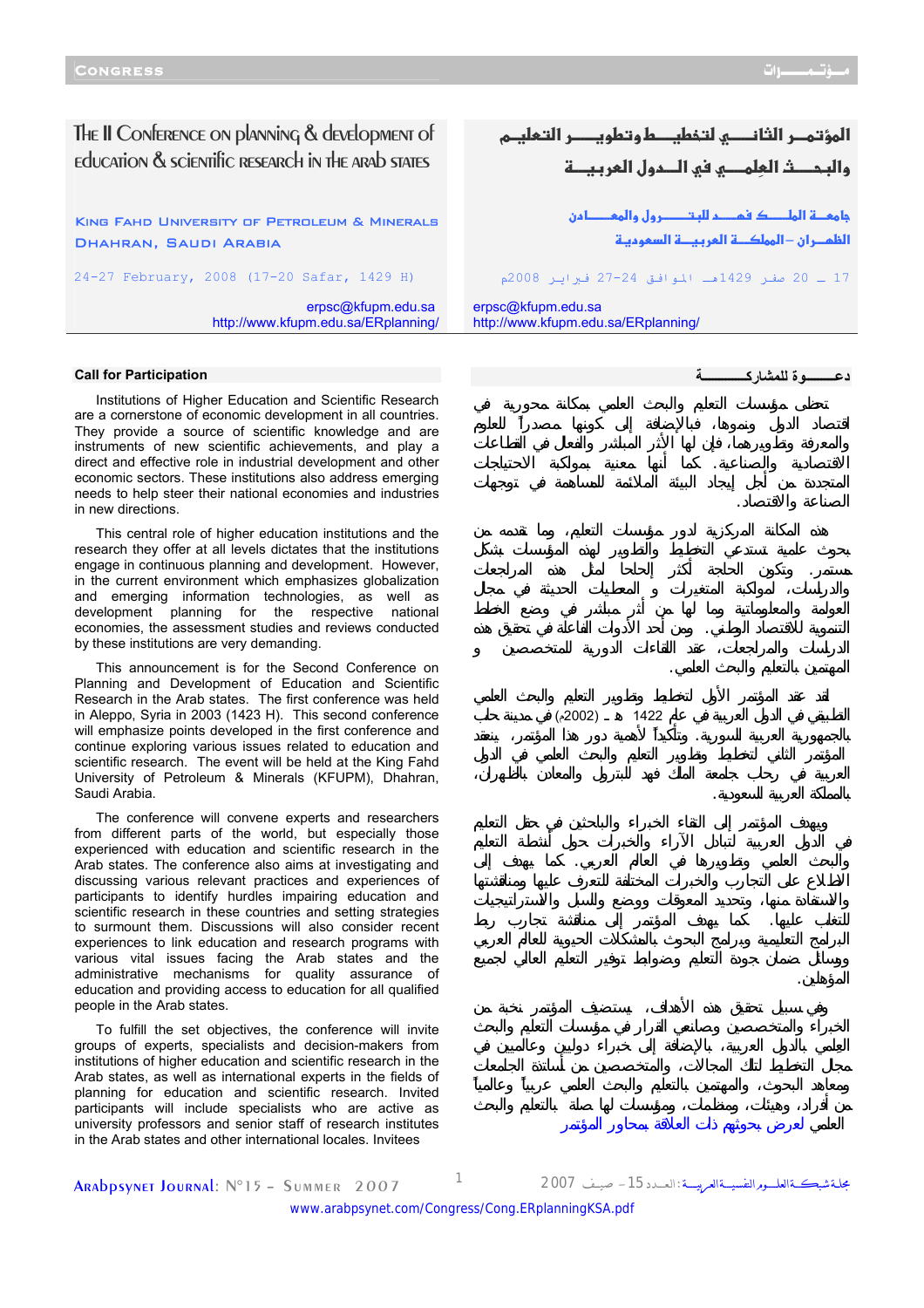will include individuals, and representatives of agencies, organizations and institutions linked to education and scientific research. All of these experts will present their research relevant to the conference issues. All presented papers will be peer-reviewed prior to the conference. **Conference Topics** 

- 1. Planning strategies in higher education
- 2. Planning strategies in scientific research
- 3. Relationship between outcomes of higher education and job market needs
- 4. General education and its impact on higher education
- 5. Utilization of modern techniques in education
- 6. Assessment criteria for higher education programs
- 7. Developing higher education methodologies and tools
- 8. Utilizing scientific research for enhancing the higher education methodologies and tools
- 9. Role of higher education and scientific research in developing national economies
- 10. Role of sciences and mathematics in enhancing scientific research activities and economic development
- 11. Interaction between production sectors and higher education institutions
- 12. Globalization and its impact on higher education

## **Important Dates**

Receiving Abstracts 03 Sha'ban 1428 H 15 August 2007 Receiving full papers 10 Ramadan 1428 H 22 September 2007

Notifications of acceptance 07 Dhual-Qa'dah 1428 H 17 November 2007

Receiving final versions of papers 21 Dhual-Qa'dah 1428 H 01 December 2007

Conference Date 17-20 Safar 1429 H 24-27 February 2008

## **Guidelines for research papers**

All research papers will be peer-reviewed before acceptance

The papers must incorporate standard scientific referencing of sources

Topics of the research papers should not be out of the scope of the conference theme.

• Arabic is the conference language. However, papers written in English will also be considered.

• Each research paper should not exceed 12 pages on A4 paper or not exceed 6000 words.

The first page should include the title of the research paper, names of authors, mailing addresses including the e-mail of corresponding author, the abstract, and the conference topic to which the paper is relevant.

• The Arabic font used should be "Traditional Arabic" and the font size should be 12. If in English, the font should be "Times New Roman" and the font size should be 12.

Single line spacing should be used.

Research papers should be sent as a soft copy MS Word document to the Chairman of the Scientific Committee by e-mail at the contact address given below.

• More detailed guidelines and information will be published on the website of the conference.

|             |                   |           | ـاور المؤتم |                         |
|-------------|-------------------|-----------|-------------|-------------------------|
|             |                   |           |             | $\cdot$ 1               |
|             |                   |           |             | $.2\phantom{0}$         |
|             |                   |           |             | .3                      |
|             |                   |           |             | $\overline{A}$          |
|             |                   |           |             | .5                      |
|             |                   |           |             | .6                      |
|             |                   |           |             | $\cdot$                 |
|             |                   |           |             | .8                      |
|             |                   |           |             | .9                      |
|             |                   |           |             | .10                     |
|             |                   |           |             | .11                     |
|             |                   |           |             | .12                     |
|             |                   |           |             | .13                     |
|             |                   | ä         | تخ ه        | <mark>تواریــــ</mark>  |
| 1428هـ      | 20                |           |             |                         |
|             |                   |           | 2007م       | $\overline{\mathbf{c}}$ |
|             | 2007م             | 22        | 1428ھ       | 10                      |
|             | 2007م             | $17\,$    | 1428ھ       | 07                      |
|             | 2007              | 01        | 1428ھ       | 21                      |
|             | 2008م             | $27 - 24$ | 1429هـ      | $20 - 17$               |
|             |                   |           |             |                         |
|             |                   |           |             |                         |
|             |                   |           |             |                         |
|             |                   |           |             |                         |
|             |                   |           |             |                         |
|             |                   |           |             |                         |
| (A4)        | $\big)$           | (12)      | (6000)      |                         |
|             |                   |           |             |                         |
|             |                   |           |             |                         |
|             |                   |           |             |                         |
| Traditional | (12)<br>.(Single) |           |             | Arabic                  |
|             |                   |           |             |                         |
| MS)         |                   |           |             | (Word                   |

Arabpsynet Journal: N°15 – Summer 2007 <sup>2</sup> <sup>2007</sup> صيـــف -15الـعــــدد: مجلــةشبكـــةالعلــــــومالنفسيــــةالعربيـــــة

التسجيل في إعلانات لاحقة من خلال موقع المؤتمر على الانترنت.

• سيتم توفير مزيد من التعليمات المفصلة ومعلومات عن